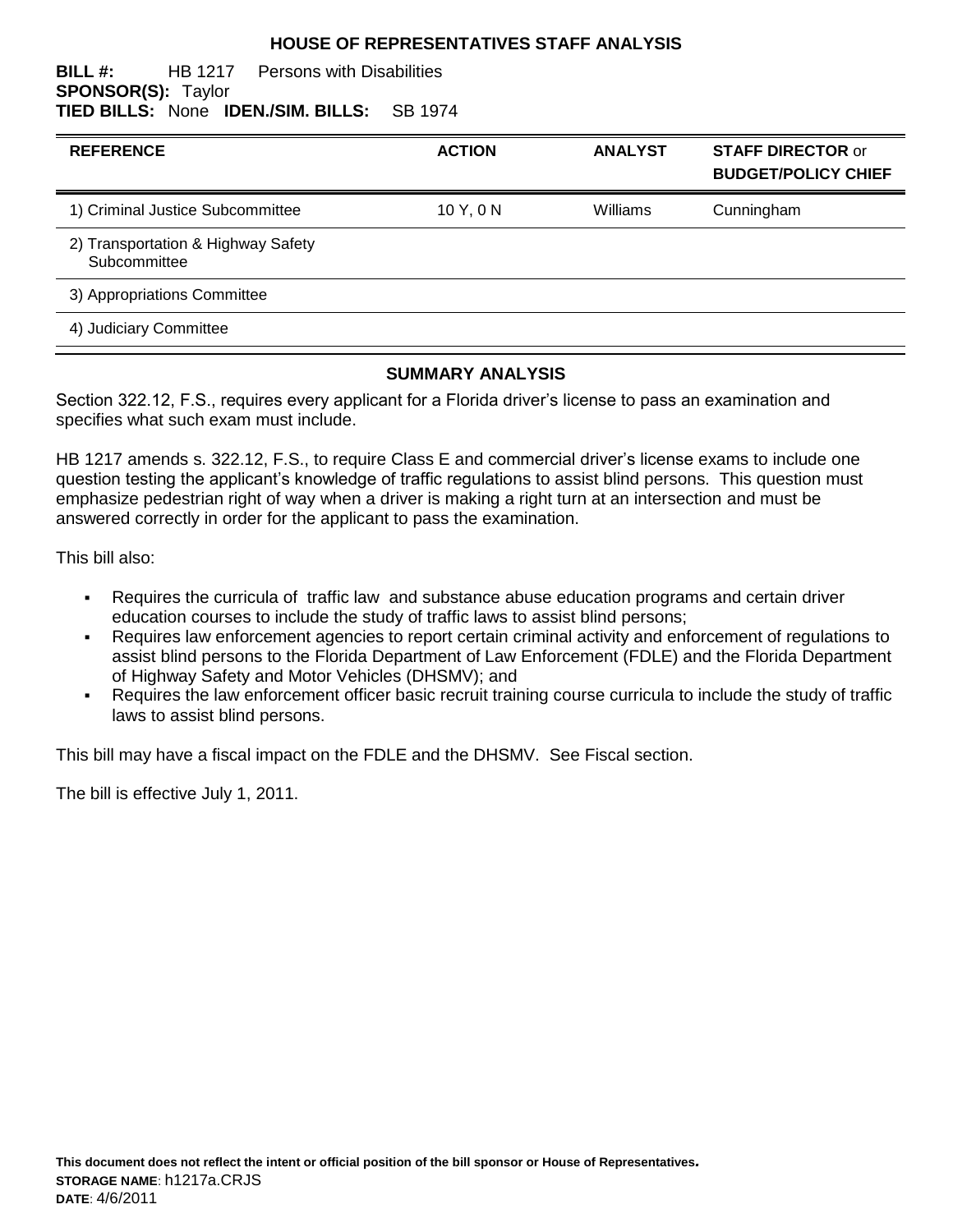## **FULL ANALYSIS**

# **I. SUBSTANTIVE ANALYSIS**

# A. EFFECT OF PROPOSED CHANGES:

# **Driver's License Handbook**

The Florida Driver's Handbook provides basic information on safe driving and Florida's traffic laws and regulations. This handbook includes facts and procedures on obtaining a driver's license, driving privileges, and driving safety. The handbook also includes safety rules for drivers on sharing the road with pedestrians, bicyclists, and persons who are blind. For example, section 5.16.2, entitled "Persons Who are Blind," includes advice on how to recognize a blind pedestrian and states that "[d]rivers must always yield the right-of-way to persons who are blind. When a pedestrian is crossing a street or highway guided by a dog or carrying a white cane (or a white cane with a red tip), vehicles must come to a complete stop."<sup>1</sup>

Copies of the Florida Driver's Handbook are available at the Florida Department of Highway Safety and Motor Vehicles (DHSMV) or online,<sup>2</sup> to assist applicants in preparation for the Florida driver's license examination.

## **Examination**

Section 322.12, F.S., requires every applicant for an original Florida driver's license to pass an examination.<sup>3</sup> An examination for a Class  $E<sup>4</sup>$  driver's license includes the following:

- A test of the applicant's eyesight;
- A test of the applicant's hearing;
- A test of the applicant's ability to read and understand highway signs regulating, warning, and directing traffic; his or her knowledge of the traffic laws of this state, including laws regulating driving under the influence of alcohol or controlled substances, driving with an unlawful bloodalcohol level, and driving while intoxicated;
- A test of the applicant's knowledge of the effects of alcohol and controlled substances upon persons and the dangers of driving a motor vehicle while under the influence of alcohol or controlled substances; and
- An actual demonstration of ability to exercise ordinary and reasonable control in the operation of a motor vehicle.<sup>5</sup>

In addition to the above, an examination for a commercial driver's license $<sup>6</sup>$  must also include:</sup>

- A test of the applicant's knowledge of the traffic laws of this state pertaining to the class of motor vehicle which he or she is applying to be licensed to operate;
- A test of the applicant's knowledge of any special skills, requirements, or precautions necessary for the safe operation of the class of vehicle the applicant is applying to be licensed to operate; and
- An actual demonstration of the applicant's ability to exercise ordinary and reasonable control in the safe operation of a motor vehicle or combination of vehicles of the type covered by the

 $\overline{a}$ 

<sup>&</sup>lt;sup>1</sup> 2011 Florida Driver's Handbook. Department of Highway Safety and Motor Vehicle. Revised September 2010. [\(http://www.fpts.us/documents/Florida\\_Driver\\_Handbook.pdf\)](http://www.fpts.us/documents/Florida_Driver_Handbook.pdf) (last assessed April 1, 2011). 2

[http://www.fpts.us/documents/Florida\\_Driver\\_Handbook.pdf](http://www.fpts.us/documents/Florida_Driver_Handbook.pdf)

 $3$  Section 322.12(1), F.S.

<sup>&</sup>lt;sup>4</sup> Class E is for drivers of non-commercial vehicles. 2011 Florida Driver's Handbook. Department of Highway Safety and Motor Vehicle. Revised September 2010. Section 2.2 - Florida Classified Driver Licenses.

[<sup>\(</sup>http://www.fpts.us/documents/Florida\\_Driver\\_Handbook.pdf\)](http://www.fpts.us/documents/Florida_Driver_Handbook.pdf) (last assessed April 1, 2011).

<sup>5</sup> Section 322.12(3), F.S.

<sup>&</sup>lt;sup>6</sup> "Commercial driver's license" means a Class A, Class B, or Class C driver's license issued in accordance with the requirements of s. 322.01(7).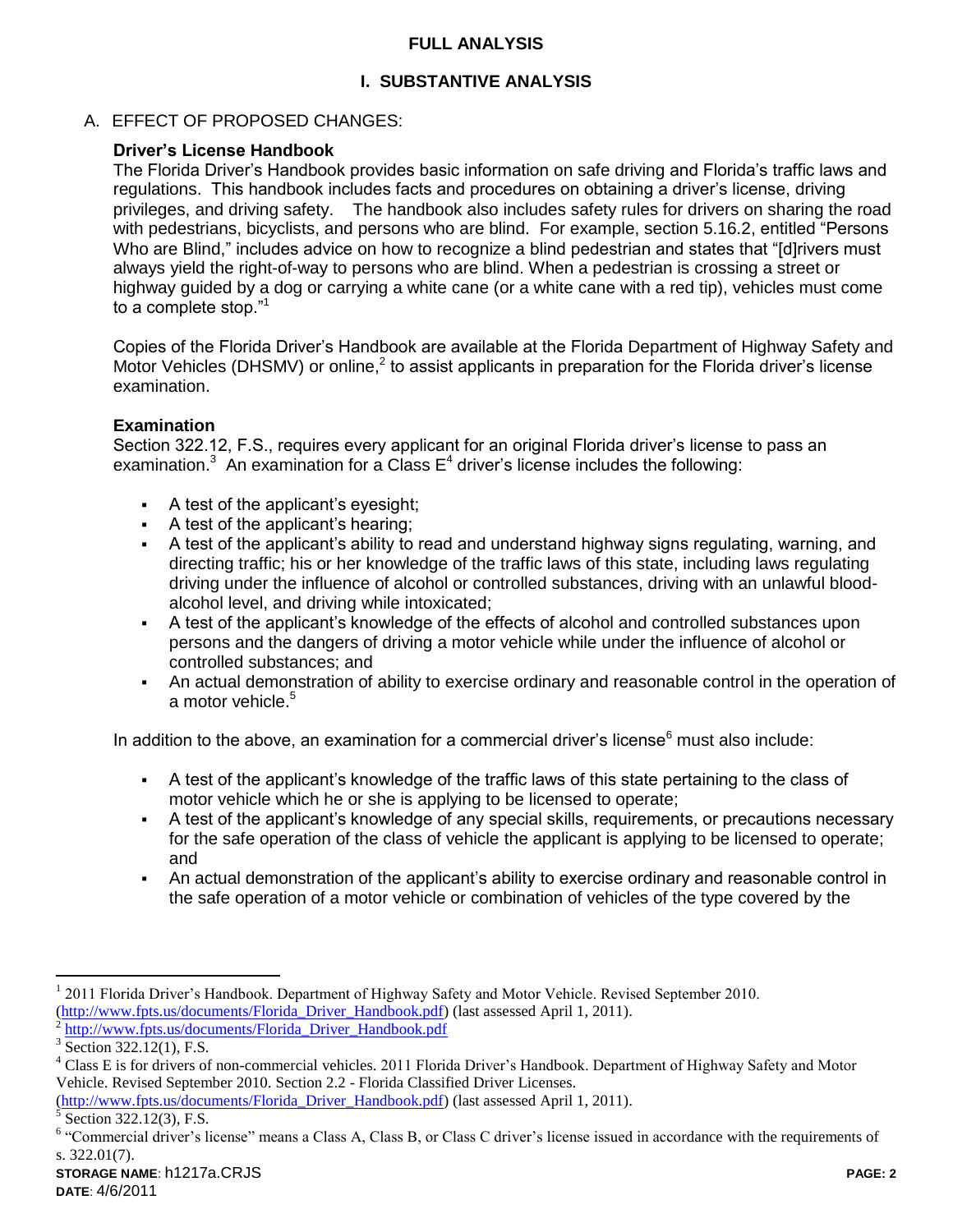license classification which the applicant is seeking, including an examination of the applicant's ability to perform an inspection of his or her vehicle.<sup>7</sup>

Driver's License exams are currently formulated by pulling random questions from a pool and scrambling the order of the pulled questions.<sup>8</sup> Twenty road signs, to be identified by color, shape or meaning, and 20 questions regarding Florida traffic laws are selected for each applicant taking the exam.<sup>9</sup> Questions about blind pedestrians may be, but are not guaranteed to be, tested on current driver's license examinations. To pass an examination an applicant must receive a test score of 80% or above $10$ 

### *Effect of the Bill*

HB 1217 amends s. 322.12, F.S., to require the examinations given for a Class E driver's license and a commercial driver's license to include one question testing the applicant's knowledge of traffic regulations to assist blind persons. The question must emphasize pedestrian right of way when a driver is making a right turn at an intersection. The bill requires the applicant to answer the question correctly in order for the applicant to pass the examination.

## **Educational Courses**

Section 322.095, F.S., requires the DHSMV to approve traffic law and substance abuse education courses that must be completed by applicants for Florida driver's license. The curricula for the courses must provide instruction on the physiological and psychological consequences of the abuse of alcohol and other drugs, the societal and economic costs of alcohol and drug abuse, the effects of alcohol and drug abuse on the driver of a motor vehicle,<sup>11</sup> and the laws of this state relating to the operation of a motor vehicle.<sup>12</sup> Similarly s. 1003.48, F.S., requires each district school board of secondary schools in Florida to provide a course of study and instruction on the safe and lawful operation of a motor vehicle including motorcycles and mopeds.

Currently, the courses required by ss. 322.095 and 1003.48, F.S., are not required to include the study of traffic laws relating to blind persons. However, traffic law and substance abuse education courses do address the importance of being alert of all pedestrians on the roadway.<sup>13</sup>

#### *Effect of the Bill*

HB 1217 amends ss. 322.095 and 1003.48, F.S., to require the curricula of the courses required by these sections to include the study of traffic laws to assist blind persons.

#### **Law Enforcement**

In Florida, the Criminal Justice Standards and Training Commission (CJSTC), housed within the Florida Department of Law Enforcement (FDLE), establishes uniform minimum standards for the employment and training of full-time, part-time, and auxiliary law enforcement, correctional, and correctional probation officers. Every prospective law enforcement officer, correctional officer, and correctional

 $\overline{a}$ 

[\(http://www.fpts.us/documents/Florida\\_Driver\\_Handbook.pdf\)](http://www.fpts.us/documents/Florida_Driver_Handbook.pdf) (last assessed April 1, 2011).

 $7$  Section 322.12(4), F.S.

 $8$  Email from Stephen Fielder, Department of Highway Safety and Motor Vehicles. March 31, 2011. (On file with the House Criminal Justice Subcommittee).

 $9$  2011 Florida Driver's Handbook. Department of Highway Safety and Motor Vehicle. Revised September 2010.

<sup>&</sup>lt;sup>10</sup> Department of Highway Safety and Motor Vehicle, Agency Bill Analysis. March 17, 2011. (On file with House Criminal Justice Subcommittee staff).

<sup>&</sup>lt;sup>11</sup> "Motor vehicle" means an automobile, motorcycle, truck, trailer, semitrailer, truck tractor and semitrailer combination, or any other vehicle operated on the roads of this state, used to transport persons or property, and propelled by power other than muscular power, but the term does not include traction engines, road rollers, such vehicles as run only upon a track, bicycles, or mopeds. s. 320.01(1)(a), F.S.

 $12$  Section 322.095(1), F.S.

<sup>&</sup>lt;sup>13</sup> Department of Highway Safety and Motor Vehicle, Agency Bill Analysis. March 17, 2011. (On file with House Criminal Justice Subcommittee staff).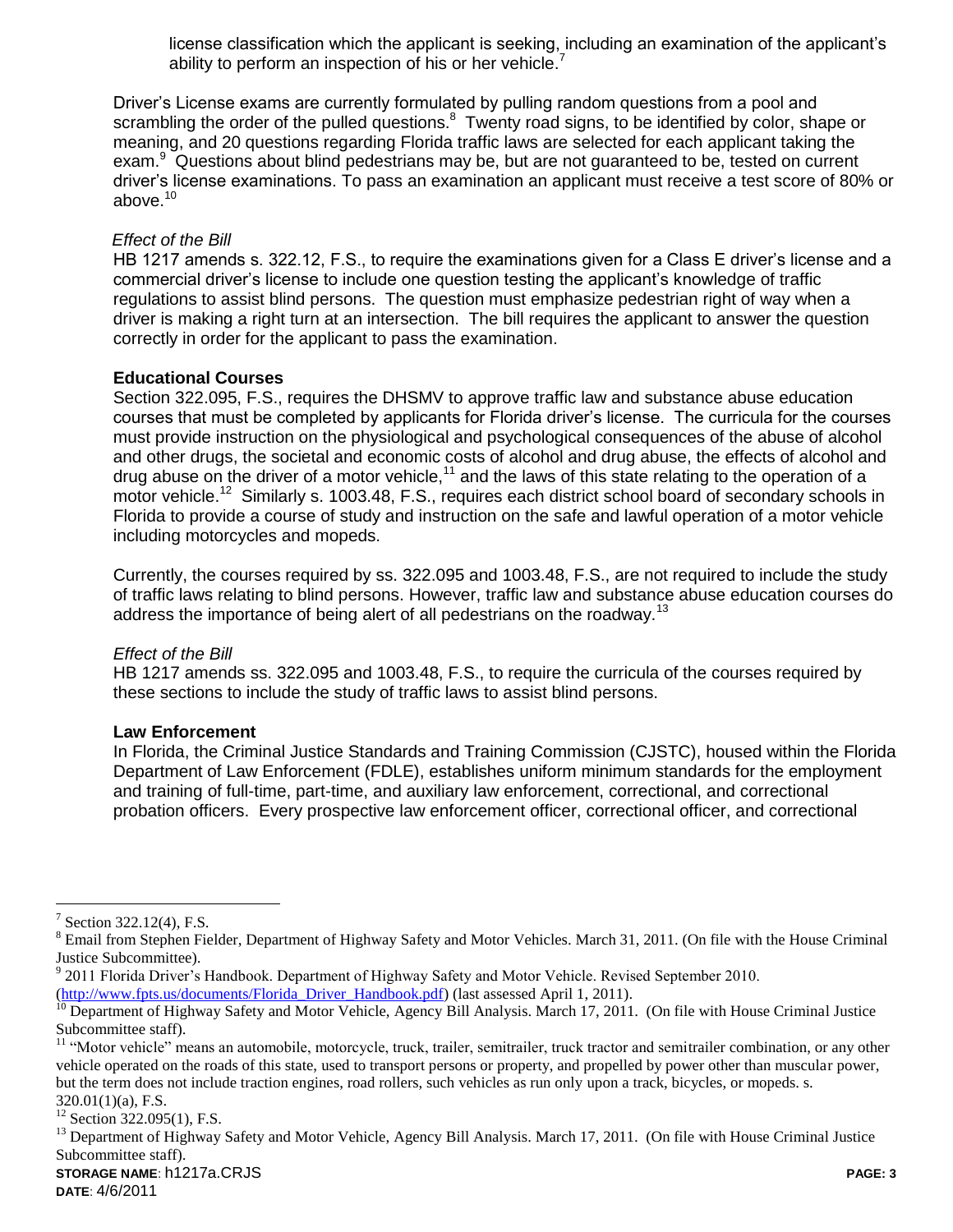probation officer must successfully complete a CJSTC-developed Basic Recruit Training Program in order to receive their certification.<sup>14</sup>

Section 943.17, F.S., requires the CJSTC, in consultation with the Florida Violent Crime and Drug Council, <sup>15</sup> to establish standards for basic and advance training programs on investigating and preventing violent crimes for law enforcement officers. The statute also requires every law enforcement officer basic recruit training course to include training on violent crime prevention and investigations.<sup>16</sup>

### *Effect of the Bill*

HB 1217 also amends s. 943.17, F.S., to require the law enforcement officer basic recruit training course curricula to include the study of traffic laws to assist blind persons.

The bill creates an unnumbered section of statute to require each law enforcement agency of this state to report crimes which affect persons with disabilities to the FDLE and to report the agency's enforcement of traffic regulations to assist blind persons to the DHSMV. The report to the DHSMV must include incidents of crashes involving blind persons. These reports must be provided each month.

The bill also requires the FDLE and the DHSMV to provide procedures for collecting and maintaining the reports from the law enforcement agencies in the same manner in which other criminal activity and enforcement reports are currently collected and maintained within each department.

## B. SECTION DIRECTORY:

Section 1. Creates an unnumbered section of the Florida Statutes relating to law enforcement reports.

Section 2. Amends s. 322.12, F.S., relating to examination of applicants.

Section 3. Amends s. 322.095, F.S., relating to traffic law and substance abuse education program for driver's license applicants.

Section 4. Amends s. 943.17, F.S., relating to basic recruit, advanced, and career development training programs; participation; cost; evaluation.

Section 5. Amends s. 1003.48, F.S., relating to instruction in operation of motor vehicles.

Section 6. Provides an effective date of July 1, 2011.

## **II. FISCAL ANALYSIS & ECONOMIC IMPACT STATEMENT**

#### A. FISCAL IMPACT ON STATE GOVERNMENT:

1. Revenues:

 $\overline{a}$ 

HB 1217 requires one question, emphasizing a pedestrian's right of way when a driver is making a right turn at an intersection, to be answered correctly by an applicant in order to pass a driver's examination.

<sup>15</sup> The Florida Violent Crime and Drug Council was established in 1993, to financially assist local law enforcement agencies in finding solutions to combat drug and violent crime; these solutions often include legislative recommendations, technology innovations, improved investigative techniques, enhanced communication, and advanced training for law enforcement officers and criminal justice agencies. *See* [\(http://www.fdle.state.fl.us/Content/getdoc/5bcffc57-b3f4-4190-833b-0236a4608d1e/Home.aspx\)](http://www.fdle.state.fl.us/Content/getdoc/5bcffc57-b3f4-4190-833b-0236a4608d1e/Home.aspx) (last accessed March 31, 2011).

<sup>14</sup> *See* [\(http://www.fdle.state.fl.us/Content/getdoc/91a75023-5a74-40ef-814d-8e7e5b622d4d/CJSTC-Home-Page.aspx\)](http://www.fdle.state.fl.us/Content/getdoc/91a75023-5a74-40ef-814d-8e7e5b622d4d/CJSTC-Home-Page.aspx) (last accessed March 31, 2011).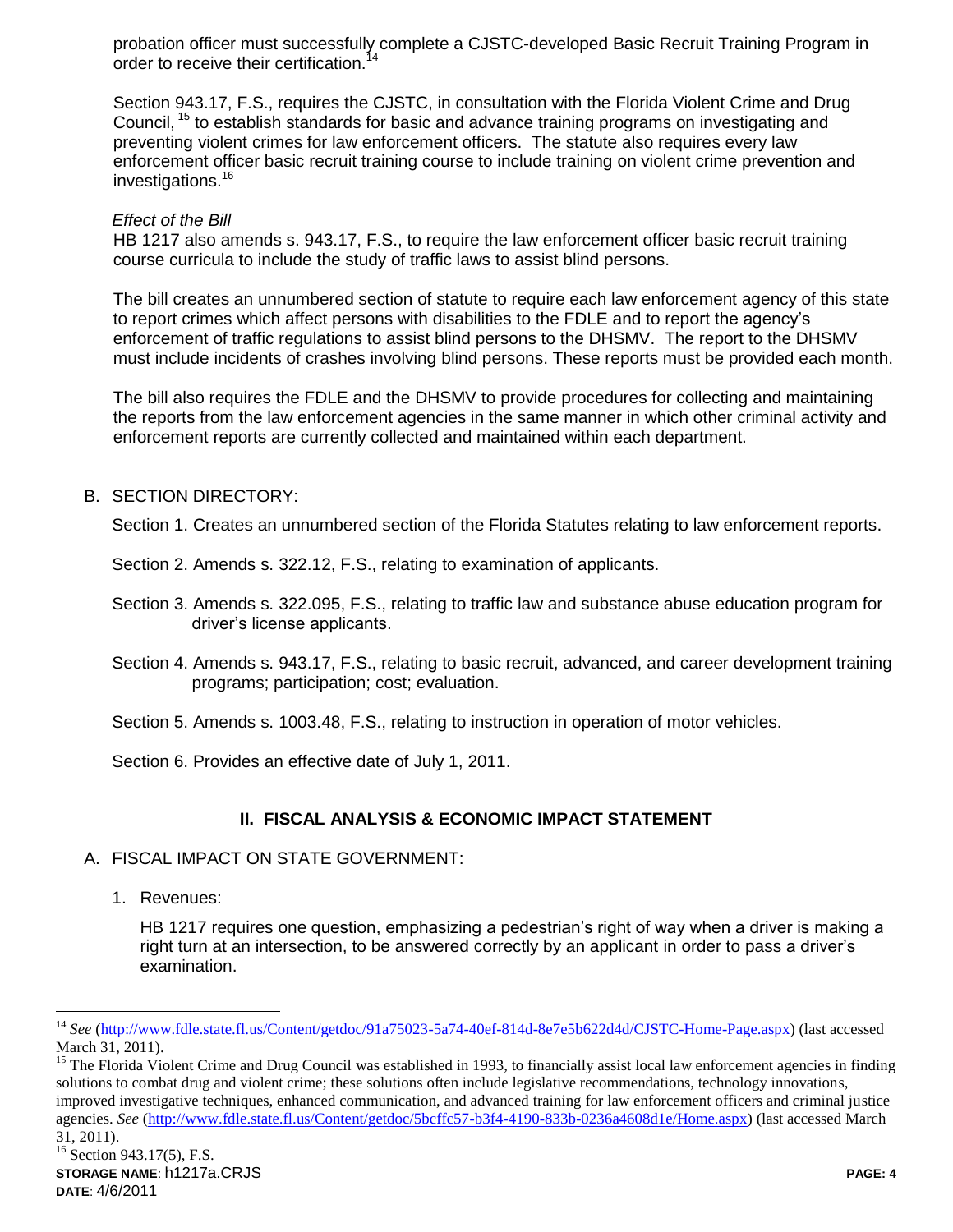The Florida Handbook provides that an applicant that fails the examination must pay a \$10 fee to take another exam. Therefore, additional revenue may be collected if an increased number of applicants fail the exam due to the question requirement of the bill. According to the DHSMV, this revenue will be deposited into the DHSMV's operating trust fund, but the amount is indeterminate.<sup>17</sup>

2. Expenditures:

This bill requires the FDLE to provide procedures for collecting and maintaining reports of crimes affecting persons of disabilities. Currently crime data is submitted to the FDLE on paper by the reporting agencies.<sup>18</sup> According to the FDLE programming changes would be required to create a database capable of collecting crimes against persons with disabilities.<sup>19</sup> FDLE would require 512 hours of contract programming (\$38,400) and equipment in the amount of \$2,000 to complete this project.<sup>20</sup>

This bill also requires the curricula of every law enforcement office basic recruit training course to include the study of traffic laws to assist blind persons. According to the FDLE, there is no cost associated with this provision because the existing curriculum of basic recruit training courses already addresses the issue. $21$ 

Additionally, the bill requires the examinations given for a Class E driver's license and a commercial driver's license, to include one question testing the applicant's knowledge of traffic regulations to assist blind persons. This question must emphasize pedestrian right of way when a driver is making a right turn at an intersection and must also be answered correctly by the applicant in order to pass the examination.

According to the DHSMV, modification of their system to include the question required by the bill would be simple.<sup>22</sup> However, the process required to disqualify someone for incorrectly answering the specific question required by the bill, even if they score 80% of the questions correctly, would require extensive programming.<sup>2</sup>

## B. FISCAL IMPACT ON LOCAL GOVERNMENTS:

1. Revenues:

None.

2. Expenditures:

See "Fiscal Comments."

C. DIRECT ECONOMIC IMPACT ON PRIVATE SECTOR:

The bill requires the traffic law and substance abuse education courses to include a study of traffic laws to assist blind persons. The DHSMV reports that there are currently 12 different organizations that provide traffic law and substance abuse education courses. According to the DHSMV, the direct cost to the private sector would be that needed to incorporate the curricula requirements of the bill into their courses.<sup>24</sup>

 $\overline{a}$ 

<sup>&</sup>lt;sup>17</sup> Department of Highway Safety and Motor Vehicle, Agency Bill Analysis. March 17, 2011. (On file with House Criminal Justice Subcommittee staff).

<sup>&</sup>lt;sup>18</sup> Department of the Florida Department of Law Enforcement, Agency Bill Analysis. April 4, 2011. (On file with House Criminal Justice Subcommittee staff).

<sup>19</sup> *Id.*

<sup>20</sup> *Id.*

<sup>&</sup>lt;sup>21</sup> Email from Rachel Truxell, Florida Department of Law Enforcement, Office of Legislative Affairs. April 4, 2011. (On file with House Criminal Justice Subcommittee staff).

<sup>&</sup>lt;sup>22</sup> Department of Highway Safety and Motor Vehicle, Agency Bill Analysis. March 17, 2011. (On file with House Criminal Justice Subcommittee staff).

<sup>23</sup> *Id.*

<sup>24</sup> *Id.*